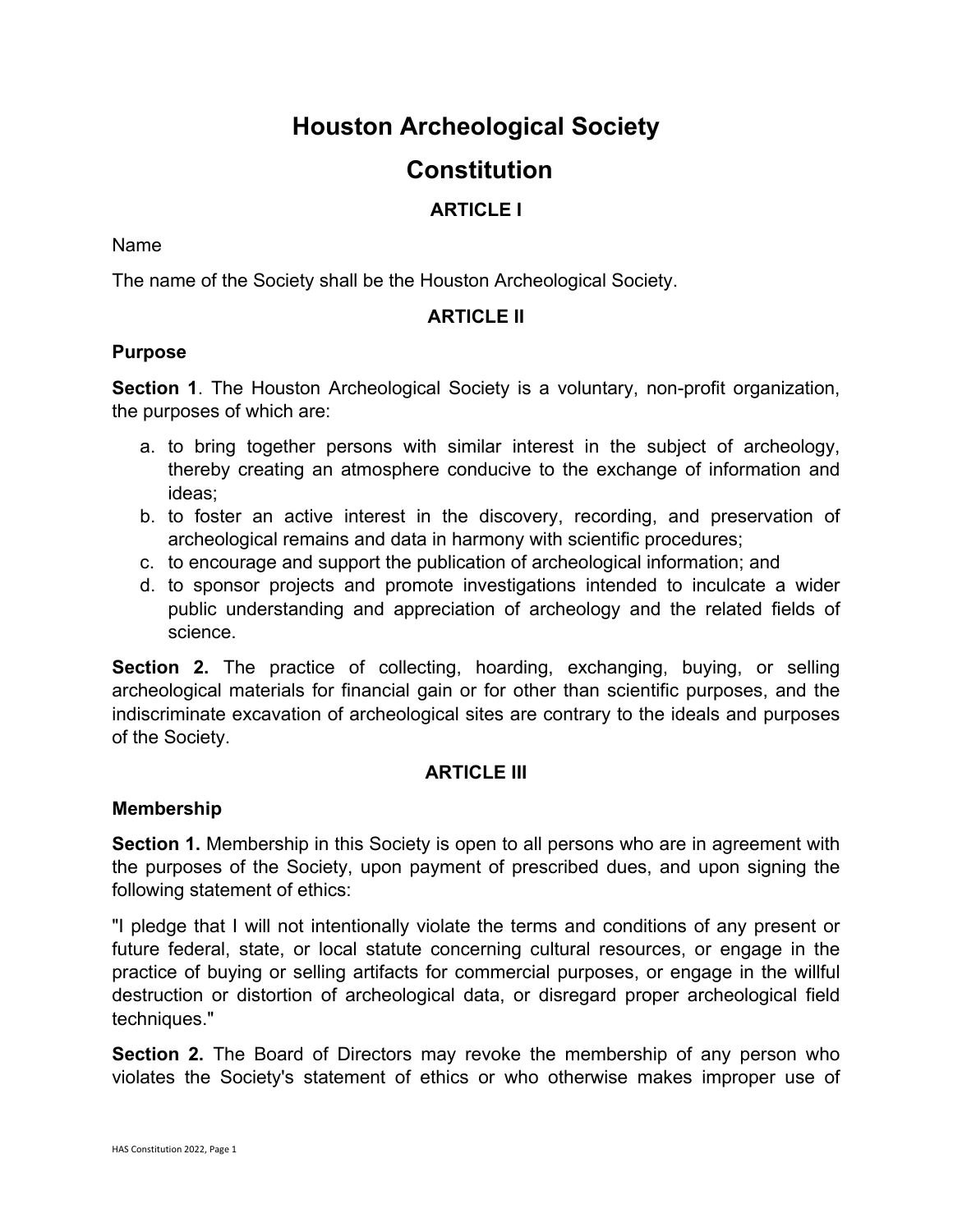membership in the Society. The action of the Board may be appealed to the membership of the Society at a special meeting.

**Section 3.** Categories of membership are: Contributing; Active (Individual and Family); and Student. Honorary Life Membership, with full membership privileges, may be awarded to individuals nominated by the Board and approved by the members of the Society.

**Section 4.** Each member, 18 years of age and older, shall be entitled to one vote in the business of the Society and shall be eligible for any elective or appointive office.

**Section 5.** Annual dues, determined by vote of the membership, are payable in advance by January 1 of each year. Those whose dues are not paid within three months thereafter shall be automatically dropped from membership in the Society. A member in good standing is a member whose dues are current and who is in compliance with the conditions of membership outlined in Article III.

## **ARTICLE IV**

## **Officers**

**Section 1.** The officers of the Society shall be a President, a Vice-President, a Secretary, a Treasurer, and three Directors-at-Large. Officers must be members in good standing.

**Section 2.** These officers shall perform the duties prescribed by this constitution and the parliamentary authority adopted by the Society.

- a. The President shall be the presiding officer of the Society and of the Board of Directors.
- b. The Vice-President shall be in charge of programs. The Vice-President shall assume the duties of the President whenever the President is unable to serve.
- c. The Secretary shall be responsible for all correspondence, shall record the minutes of each meeting of the Society and of the Board of Directors, and shall be the custodian of all committee reports and other documents pertaining to the Society.
- d. The Treasurer shall be custodian of the funds of the Society, shall collect dues, and shall receive all monies and make all authorized payments. A budget shall be approved by the Board and communicated to the membership for approval via email/post. The result of the email/postal ballot will be presented at the first meeting in each fiscal year. The fiscal year shall begin on January 1 and end December 31. Payment for non-budget items can be authorized by the Board, or majority vote of the members at any regular meeting.

**Section 3.** Each officer, except the Directors-at-Large, shall hold office for one year or until a successor is chosen. Each term of office shall begin at the close of the annual meeting at which the election for that office is held. Each Director-at-Large shall hold office for three years or until a successor is chosen, except that the three initial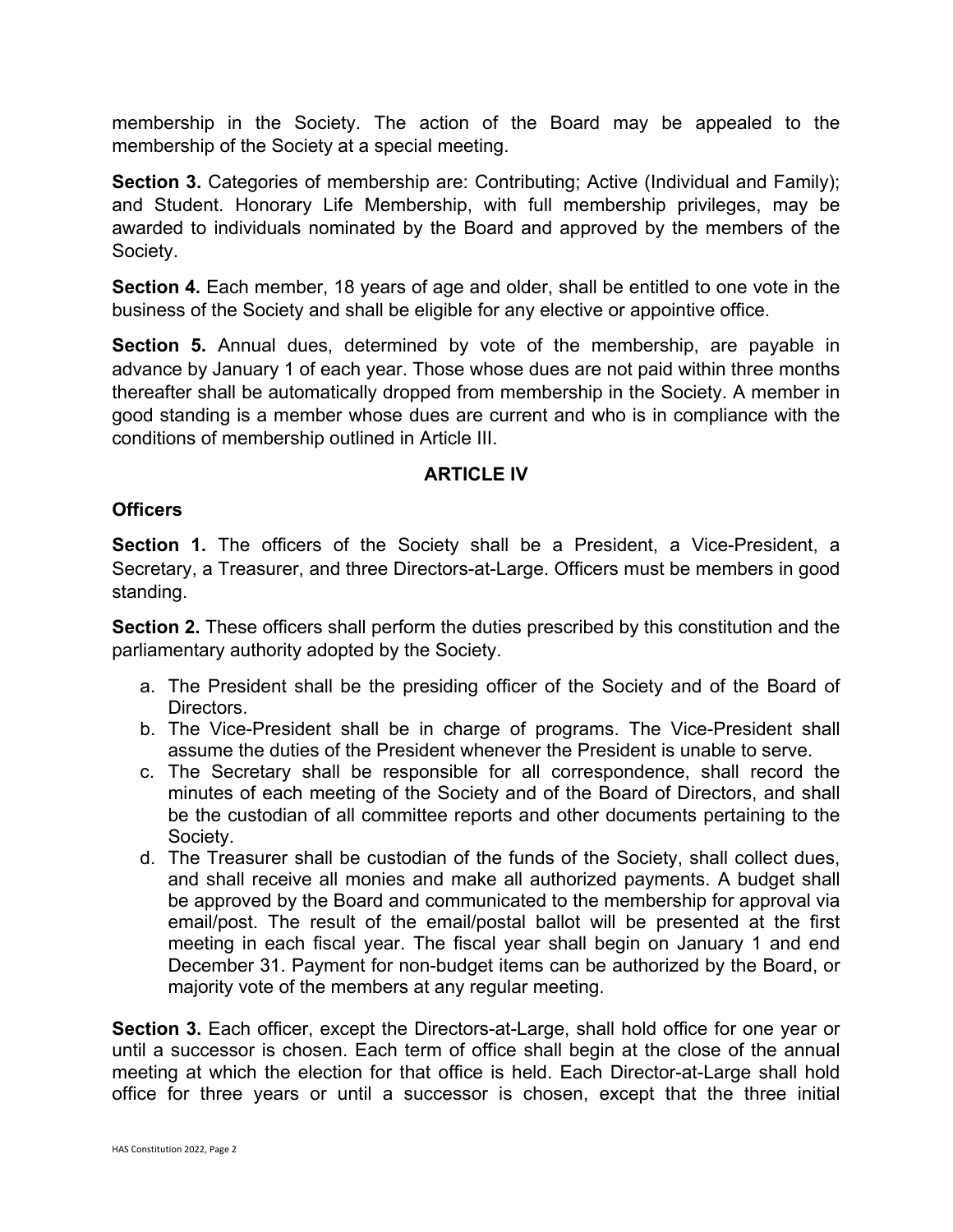Directors-at-Large shall be selected by lot to serve one-, two-, and three-year terms, respectively. No member shall hold more than one office at a time.

**Section 4.** Election of officers shall be held at the Annual Meeting of the Society. Two months prior to this meeting, the President shall appoint a Nominating Committee of at least three members. This committee shall nominate at least one candidate for each office. These nominations shall be announced at the regular meeting of the Society one month prior to the election and written notification of nominations shall be sent to all members. The election of officers will be held via an email/postal ballot prior to the Annual Meeting. The candidate receiving a plurality vote shall be elected. The results will be announced at the Annual Meeting. Nominations will not be accepted from the floor at the Annual Meeting, but should be submitted to the Nominating Committee prior to the regular meeting before the Annual Meeting.

**Section 5.** In the event of a vacancy in any office, the Board shall have the power to make an interim appointment, which shall terminate at the next annual meeting.

**Section 6.** All officers of the Society shall turn over all of the records of the Society in their possession to the successor officer within thirty (30) days of the end of their term of office.

## **ARTICLE V**

#### **Meetings**

**Section 1.** Regular monthly meetings of the Society shall be held unless otherwise ordered by the Board of Directors.

**Section 2.** The regular September meeting shall be known as the Annual Meeting and shall be for the purpose of electing officers, receiving reports of officers and committees, and for any other business that may arise.

**Section 3.** Special meetings shall be called upon the written request of ten members, or may be called by the President or by the Board of Directors.

**Section 4.** A quorum for the transaction of any business, including the election of officers, at a general meeting shall consist of ten percent (10%) of the voting membership.

**Section 5.** In the event of a national emergency, act of nature, or pandemic event, the meetings of the Society (including, but not limited to the Annual Meeting, the Board of Directors, Executive Committee, Bylaws Committee and Budget Committee) may be held via remote communications technology per the Texas Business Organizations Code, Chapter 22 - Non-profit Corporations, Sec. 22.002, also Sec. 6.002. All necessary voting for these meetings (i.e. budget, amendments, election of officers, etc.) or the HAS annual meeting will be accomplished electronically. HAS will adhere to any amendments to this statute the state may make.

## **ARTICLE VI**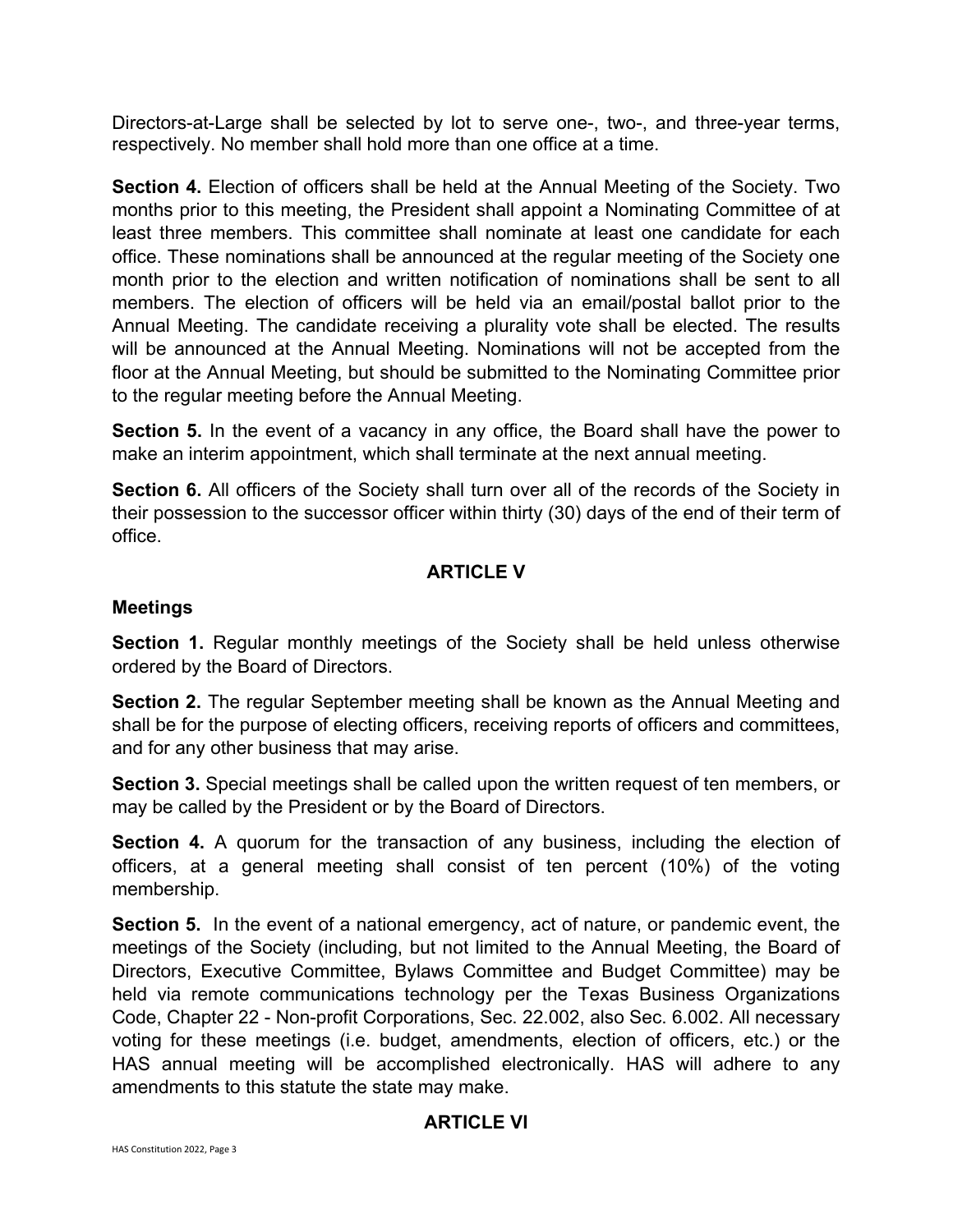## **The Board of Directors**

**Section 1.** The Board of Directors shall consist of the officers of the Society and the Directors-at-Large.

**Section 2.** The Board of Directors shall have general supervision of the affairs of the Society. The Board shall fix the hour and place of the Society's meetings, make recommendations to the Society, and shall perform such other duties as are specified in this Constitution. The Board shall be subject to the orders of the Society, and none of the Board's acts shall conflict with action taken by the Society.

**Section 3.** A meeting of the Board of Directors may be called by the President or any two members of the Board. The Board will meet at least once every three months. A majority of the members of the Board shall constitute a quorum. Others may be invited to attend Board meetings, including Lab Director, Profile Editor, Webmaster and Immediate Past President, but these attendees may not vote on issues before the Board.

**Section 4**. Duties of the Board of Directors include:

- a. promote and implement objectives of the Houston Archeological Society;
- b. set policies and rules with the advice and consent of the Membership;
- c. authorize expenditures of up to five hundred (\$500). Expenditures over five hundred (\$500) must be approved by the membership at a regular or a special meeting;
- d. approve deposits of Society funds in checking or savings accounts or appropriate investments, as recommended by the Treasurer; and
- e. conduct Houston Archeological Society business between regular meetings.

#### **ARTICLE VII**

#### **Committees**

**Section 1.** An Auditing Committee of at least three members shall be appointed by the President during January. No one who has served as an officer during the previous fiscal year may serve on the committee. The duties of this committee are to audit the Treasurer's books for the previous fiscal year and to report its findings to the membership at the regular March meeting.

**Section 2.** A Constitution Committee of three members shall be appointed by the President. The duties of this committee include review of each proposed amendment to this Constitution and the preparation of a report of the review. This report shall contain a recommendation for or against the adoption of the proposed amendment. This committee shall also report annually on the state of the Constitution.

**Section 3.** Other standing committees and special committees may be created as needed by the President or the Board, or by request of the membership.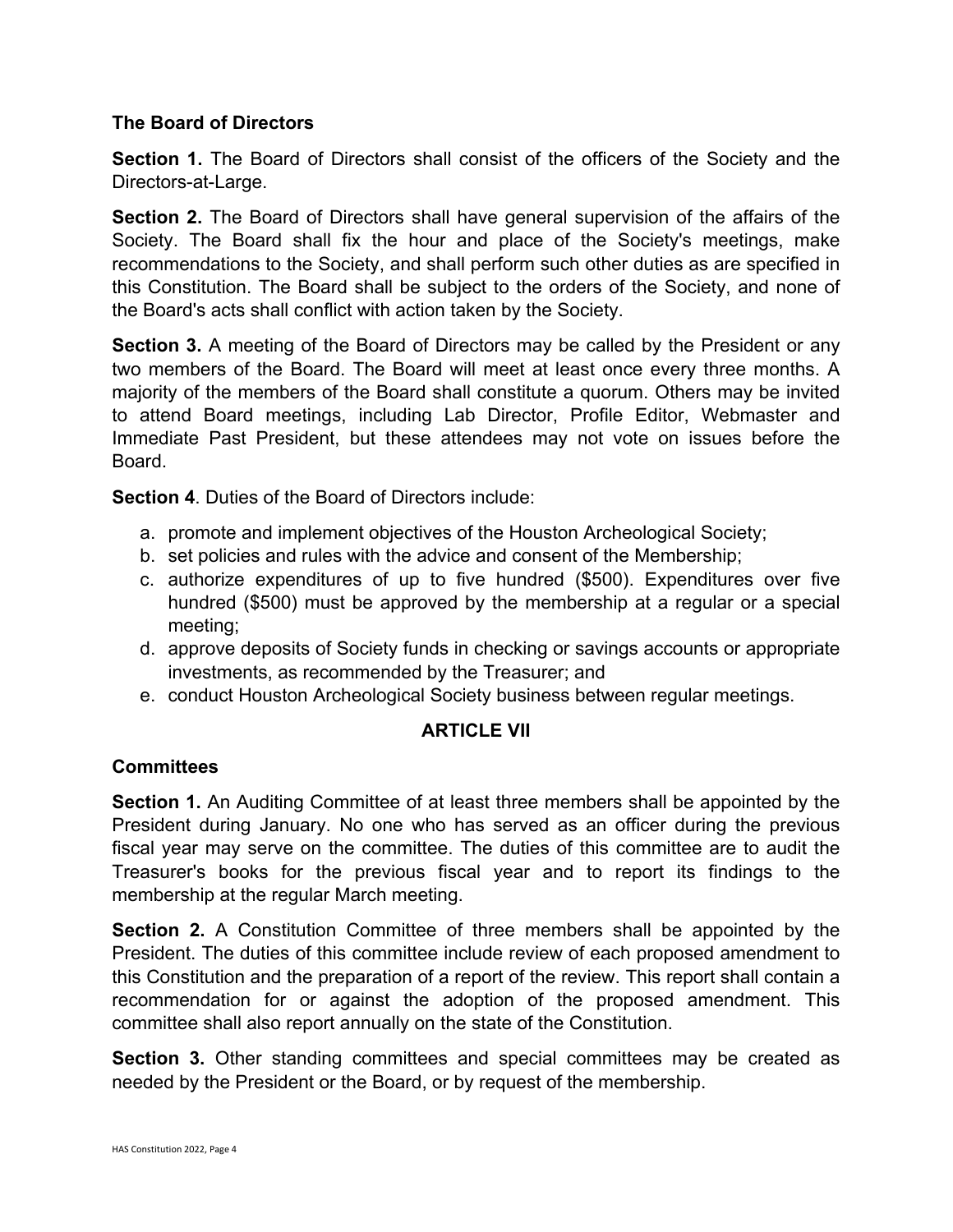**Section 4.** The President appoints all committee members and designates the chairman of each committee. Committee members serve as the President desires.

**Section 5.** The President is an ex-officio member of all committees except the Nominating and Auditing Committees.

## **ARTICLE VIII**

#### **Parliamentary Authority**

The rules contained in the current edition of "Robert's Rules of Order Newly Revised" shall govern the Society in all cases to which they are applicable and in which they are not inconsistent with this Constitution and any special rules of order the Society may adopt. The President shall appoint a Parliamentarian to assure that the Society acts in accordance with the rules of order. The Parliamentarian should attend both Board and General Membership meetings.

#### **ARTICLE IX**

#### **Amendments**

Each proposed amendment to this Constitution shall be signed by two members and submitted in writing to the Secretary, who shall, at least 20 days before the next regular meeting, notify in writing the members of the proposed amendment. At the same time, the Secretary shall forward the proposed amendment to the chairman of the Constitution Committee for review. The Secretary shall provide the proposed amendment to the members at the next regular meeting after which it has been received, provided that written notification has already been made. At the next regular meeting after the proposed amendment has been provided, the Constitution Committee shall make its report to the membership, and the vote shall be taken. In the event of a special situation (outlined in Article V, Section 5), the HAS Board may choose to hold the meeting(s) electronically. In that case, the voting on the amendments will be held via an email/postal ballot. The results will be announced at the meeting after the constitution committee has made their report. A two-thirds vote of the members voting is required for adoption.

#### **ARTICLE X**

#### **Disposal of Assets**

In the event of dissolution of the Houston Archeological Society, any assets remaining after payment of debts will be contributed to the Texas Archeological Society, or, in the event the Texas Archeological Society is unable or unwilling to accept these assets,